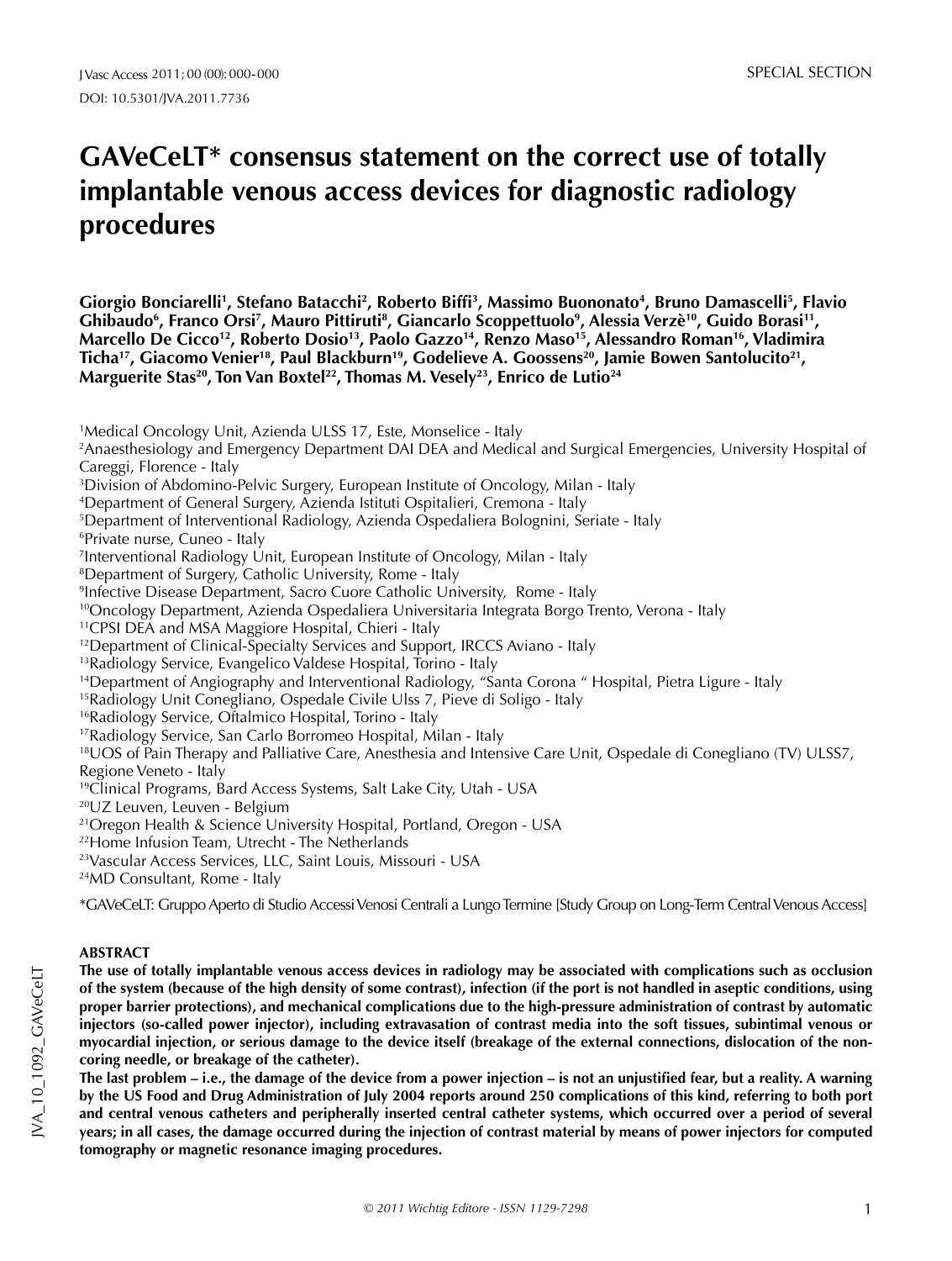**Though the risk associated with the use of ports in radiodiagnostics is thus clear, it has been suggested that administration of the contrast material via the port may have some advantage in terms of image quality, increased comfort for the patient, and maybe more accurate reproducibility of the patient's own follow-up exams. This contention needs to be supported by evidence.**

**Also, since many cancer patients who need frequent computed tomography studies already have totally implantable systems, it would seem reasonable to try to define how and when such systems may safely be used.**

**The purpose of this consensus statement is to define recommendations based on the best available evidence, for the safe use of implantable ports in radiodiagnostics.**

**Key words: Implantable ports, High pressure, Extravasation, Contrast media, Power injection**

Accepted: November 17, 2010

#### **INTRODUCTION**

The use of totally implantable venous access devices (ports) for contrast media infusion in both adults and children is traditionally associated with several concerns for both radiologists and referring physicians, in consideration of the potential risk of complications.

In fact, the use of totally implantable venous access devices in radiology may be associated with complications such as occlusion of the system (because of the high density of some contrast), infection (if the port is not handled in aseptic conditions, using proper barrier protections), and mechanical complications due to the high-pressure administration of contrast materials by automatic injectors (so-called power injector), including extravasation of contrast media into the soft tissues, subintimal venous or myocardial injection, or serious damage to the device itself (breakage of the external connections, dislocation of the non-coring needle, or breakage of the catheter).

The last problem – i.e., the damage of the device from a power injection – is not an unjustified fear, but a reality. A warning by the US Food and Drug Administration (FDA) of July 2004 (1) reports around 250 complications of this kind, referring to both port and central venous catheters (CVCs) and peripherally inserted central catheter (PICC) systems, which occurred over a period of several years; in all cases, the damage occurred during the injection of contrast material by means of power injectors for computed tomography (CT) or magnetic resonance imaging (MRI) procedures. In addition to the obvious loss of a vascular access and the need for repositioning a new device, in some cases the breakage of the catheter may cause an extravasation of contrast into the patient's soft tissues, and/ or an embolization of catheter fragments in the central venous or pulmonary arterial circulation (which may result in the need to retrieve them by interventional radiology). Secondary contamination of health care personnel due to contact with the patients' blood (2) has also been reported. Complications of this kind may be even more frequent than reported, because in the United States, the obligation to report the event exists only in case of the patient's death or "serious injury."

The FDA warning of 2004 thus concludes with the recommendation to use power injection only with vascular devices (3) specifically certified for such use (4). It is also important to stress that some devices, even if apparently intact, might have been irreparably damaged by the excessive pressures to which they were subjected, and damage or malfunctioning may appear some time later.

Though the risk associated with the use of ports in radiodiagnostics is thus clear, it has been suggested that administration of the contrast via the port may have some advantages in terms of image quality. This contention is not supported by the evidence, because many CT exams (the only ones to require high flow rates of viscous contrast) are routinely performed using peripheral veins with excellent qualitative results. However, the use of a power injectable device may be associated with increased comfort for the patient (i.e., avoidance of the insertion of an additional cannula into a peripheral vein) and may give results with more accurate reproducibility of the patient's own follow-up exams. Also, because many cancer patients who need frequent CT studies already have totally implantable systems, it would seem reasonable to try to define how and when such systems may safely be used.

The purpose of this consensus statement is to define recommendations based on the best available evidence, for the safe use of implantable ports in radiodiagnostics.

The first section offers a discussion on the current indications and contraindications for the administration of contrast via implantable ports. This includes both the exams focusing on the diagnosis of complications linked to these devices, as well as their use for diagnostic purposes regarding the patient's underlying condition. It also examines the potential advantages of contrast media injection through these central venous access devices versus the use of a peripheral venous access.

The second section explains the potential mechanical damage secondary to the high pressures generated by power injectors. At the same time, the advantages of high-flow high-pressure infusion and the ideal characteristics of a power injectable totally implantable system are discussed.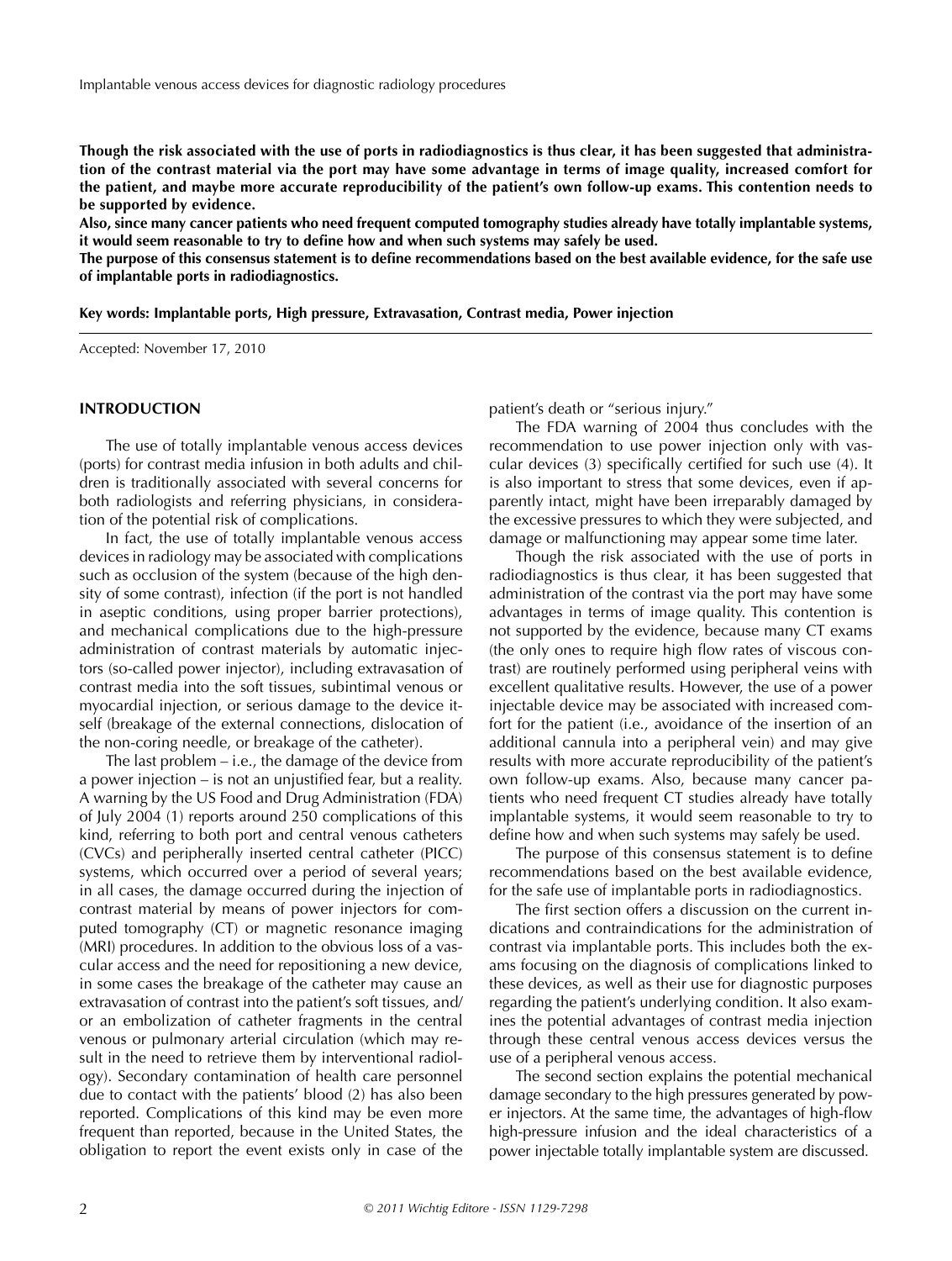The last section deals with other potential complications associated with the use of ports in radiodiagnostics, such as the risk of occlusion of the system by high-viscosity contrast and the risk of infection or extravasation.

# **SECTION 1 – INDICATIONS FOR THE USE OF TOTALLY IMPLANTABLE VENOUS ACCESS DEVICES FOR CON-TRAST MEDIA INJECTION**

*Question 1: What are the main indications for injection of contrast media through ports?*

a. Exams performed for the diagnosis of port-related problems.

There are various clinical situations in which it may be necessary to perform a radiological study using a contrast medium specifically injected through a port (the so-called catheter-gram or line-o-gram)  $-$  e.g., to rule out the presence of an occlusion of the catheter or any mechanical damage to the reservoir and/or to the catheter itself.

The problem usually arises when there is a malfunction of the system. Typically these are clinical situations in which it is not possible to withdraw blood from the catheter to check its patency and the intravascular location of the catheter tip, before administration of intravenous infusions, especially of vesicant (chemotherapy) drugs or hyperosmolar solutions (parenteral nutrition). In accordance with the UK Royal College of Nursing (RCN) Standards for Infusion Therapy (5) and Infusion Nurses Society (INS) Infusion Nursing Standards of Practice (6), the patency of the system should in fact always be verified before each infusion: "The patency of any vascular access device (VAD) should be established prior to administration of medicines and/or solutions" (5-7).

McCloskey (8) proposed the following clinical classification of the most frequent types of catheter occlusion:

- complete occlusion persistent inability to withdraw and infuse fluids;
- partial occlusion transient difficulty in withdrawing and/or infusing;
- persistent withdrawal occlusion persistent inability to withdraw blood, though the device retains its capacity to infuse fluids; according to the London Standing Committee (9), this complication is best defined as the possibility for fluids to be infused freely by simple gravity while blood cannot be withdrawn.

In the case of persistent withdrawal occlusion, after having taken the steps suggested by the above algorithm, it may be advisable to take a 2-view chest X-ray, which in some cases may identify the cause of the malfunction (tip malposition, pinch-off syndrome, complete breakage of the catheter, or embolization of catheter fragments). In other situations, it may be necessary to also perform

a line-o-gram, which may identify conditions that cannot be diagnosed by a plain X-ray film (venous thrombosis, sleeve, breakage and/or partial damage to the reservoir or catheter, partial intraluminal occlusion, or dislocation of the non-coring needle).

In conclusion, in the study of malfunctions of a central venous port, the use of the angiographic exam by injection of contrast media through the device plays a fundamental and well-defined role. In fact, this procedure will often allow an unequivocal diagnosis of the presence of any damage to the catheter, of extraluminal extravasation, or of kinking of the catheter lumen; it will also confirm the position of the distal tip of the catheter.

b. Use of the port for exams not focusing on the diagnosis of port-related complications.

There is a vast practical experience in the use of ports as a means for administering contrast media for diagnostic tests, especially in cancer patients.

In the case of contrast media imaging during MRI, or during traditional radiological techniques (such as, e.g., urograms), there are no particular concerns related to the performance of the venous access device.

The case of the use of ports for contrast media infusion during CT is different. CT is undoubtedly a diagnostic exam where the modality of contrast media administration plays a central role. Technological developments have led to very fast imaging techniques, so that a prevalently morphological exam has turned into a functional exam. This implies that the administration of contrast media must be carried out by well-defined protocols. In cancer patients, high-flow infusion of contrast media is useful especially in the imaging of parenchymatous organs with particular vascularization, such as liver, kidneys, pancreas, and adrenal glands. When studying other organs and systems, the technique of contrast media administration is less crucial.

Contrast media imaging parameters that may influence the quality of a CT image are flow rate, total volume of dye, and the distance of the injection site to the right atrium.

- 1) **flow:** flow rate influences the blood concentration of the contrast media (high rates  $=$  high concentrations, low rates = low concentrations).
- 2) **total volume:** this correlates with the duration of the injection of the contrast medium at a certain constant flow. Also, after the passage into the pulmonary circulation, it represents the length of the contrasted blood "column" that will reach the organ to be studied. The longer the column is, the greater the transit time, and thus the time available for studying the organ. The use of increasingly faster machines has reduced the total volume of the contrast medium needed for these exams.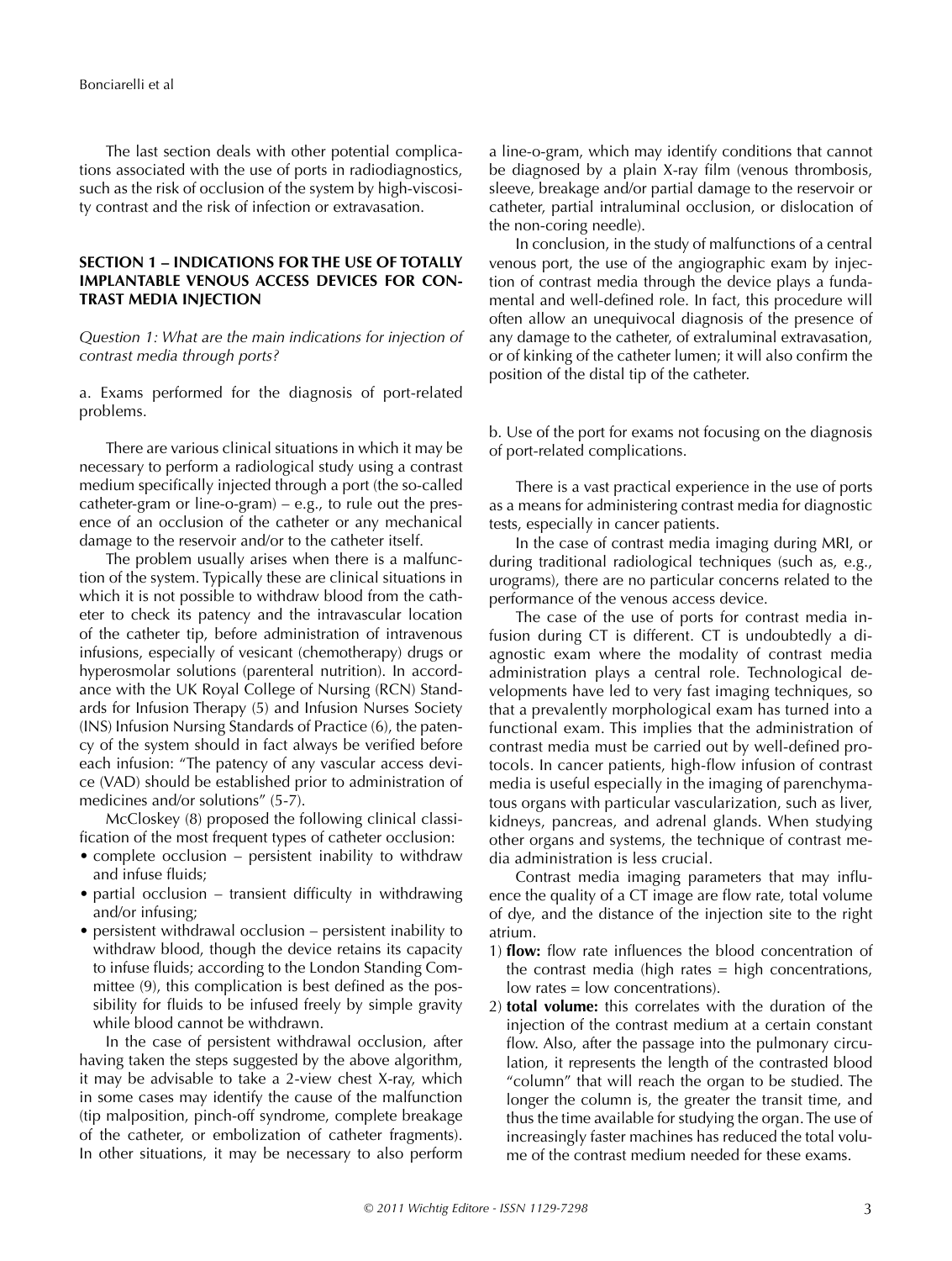3) **injection site distance:** this element may influence the time between the start of the infusion of the contrast medium and the "arrival" of the contrasted blood column into the organ to be studied. The greater the distance is from the right atrium, the greater the dilution of the contrast medium in the blood. Therefore, at equal flow rates, an injection performed at a shorter distance from the right atrium (i.e., via a central venous line) will produce a greater blood concentration.

Thus, the execution of CT for parenchymatous abdominal organs preferably requires forced injection (flow rates between 2.5 and 5 ml/s) to obtain a high blood concentration and enhance the contrast media resolution of the parenchyma in the arterial phase. A better resolution will improve the diagnostic accuracy; in particular, the contrast media imaging dynamics in the various phases (early arterial, late arterial, portal, and late phase images) will offer a better identification of the focal alterations of the liver, as well as an assessment of their nature.

# *Question 2: What are the potential advantages of port infusion (if feasible without complications) for exams not aiming to diagnose device complications?*

In other words, to what extent may the use of the port be advantageous in terms of cost/effectiveness as compared with the use of a peripheral venous access device?

The answer to this question is a controversial one, reflecting the small amount of evidence available, and the resulting necessity to resort to data of lesser scientific impact. The key point is whether the power injection method through the port is complication-free; once this point is settled in favor of the substantial safety of the procedure (i.e., adopting devices designed and constructed to tolerate the high pressures generated by the power injection), the use of a venous port already present might be more cost effective and more comfortable than the search for a suitable peripheral vein, which may not always be easy to find.

In this regard, the scientific literature offers only indirect information.

The cost-effectiveness of the use of ports in long-term therapies in cancer patients has been addressed in several papers, but their value is biased by the fact that randomized trials comparing ports versus repeated venous accesses may be conducted exclusively in patients with an uncompromised peripheral venous system who are undergoing cycles of bolus chemotherapy (10). In patients with peripheral veins that are already compromised at the initial assessment, or in patients who require infusion chemotherapy, there is a strong recommendation for the insertion of a venous port: therefore, these patients cannot be randomized in studies of adequate statistical power, thus limiting the possibility to achieve level I scientific evidence (11). With the present state of scientific knowledge, there is objective evidence that the implantation and use of a port is a safe and effective strategy for long-term venous access in cancer patients, and that this strategy is able to reduce several problems (anxiety, pain, and costs) connected with repeated searches for peripheral venous access (12-14).

Among the potential advantages of the use of ports in radiodiagnostics, worthy of note is the possibility for a better standardization of infusion techniques, both among the various patients and within the framework of the follow-up during and/or after therapy in the same patient. Moreover, the infusion of contrast media through a CVC (tip in proximity of the cavoatrial junction) would allow the use of lower flow rates and lower volumes in contrast to those needed during the infusion in a peripheral vein.

#### FINAL RECOMMENDATIONS

## *1. When is the use of a port in radiodiagnostics indicated, and when are there contraindications?*

With the present state of knowledge, on the basis of what is reported in the sector's scientific literature, it is not possible to define when the infusion of contrast media via a venous port is contraindicated. On the contrary, there are some clinical situations in which infusion of contrast media via the port is strongly indicated, for the purpose of detecting device-related complications such as occlusion or damage of the reservoir and/or of the catheter (socalled catheter-gram or line-o-gram).

Also, numerous clinical and experimental studies have described the use of a venous port for radiodiagnostic purposes without appreciable complications. However, considering the reports of serious damage derived from the use of power injection with central venous access devices not specifically equipped for that purpose and the fact that they have also been the subject of the already-mentioned warning from the US FDA of July 2004 (1), this panel of experts prudentially recommends that before using a port for radiodiagnostic purposes, the physician and/or the nurse should assess the specific constructive features of the device (as documented for FDA approval or for CE mark).

It is this panel's opinion that the use for radiodiagnostic purposes of a safe venous access device designed to tolerate the high flows and pressures generated by power injection may be associated with some advantage for the patient (avoidance of a new peripheral or central vein puncture).

Finally, we may identify 1 specific application for power injectable central venous access devices. There are clinical oncological studies (phase I or II) on the use of innovative experimental drugs, in which the evaluation of the response is made on the basis of response evaluation criteria in solid tumors (RECIST) criteria, which are universally recognized and documented (15). In these cases, an optimal radiological assessment is of paramount impor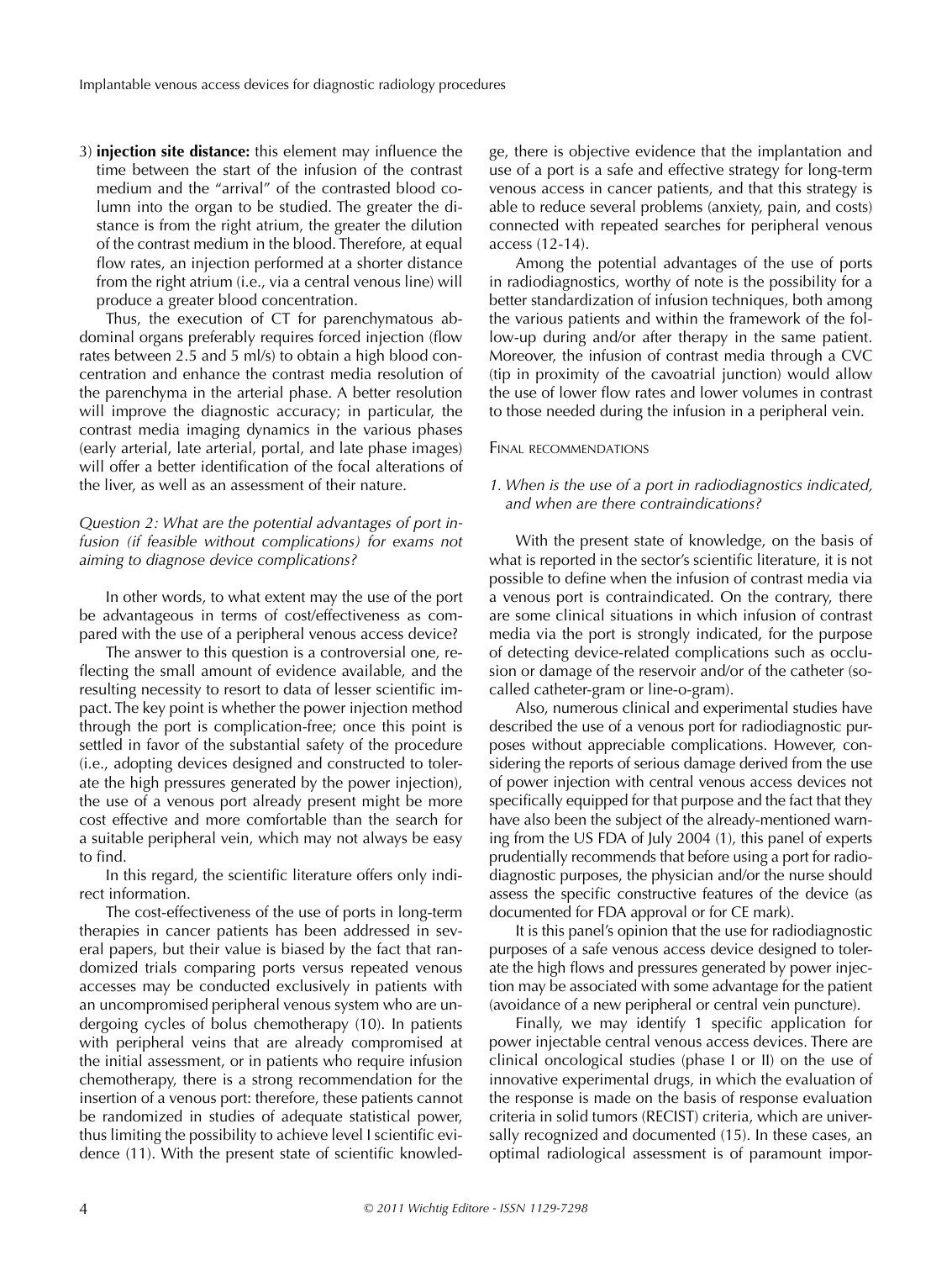tance; for example, the RECIST Committee recommends that the lymph nodes used as parameters for the definition of the response should be measured in their short axis, rightfully considering this more significant. In such cases, for obvious ethical and cost/benefit reasons, optimal quality of radiological documentation is mandatory. The impossibility of obtaining an adequate peripheral venous access (patients with already-compromised peripheral veins, obese patients, etc.) and/or the presence of a central venous access system that cannot be used – because it is not certified for power injection – could pose a limit to the performance of this type of more refined assessment.

## *2. What kind of studies may be currently desirable in this field to define any aspects that may still be subject to controversy?*

There are still numerous controversial aspects to this problem, and they mainly concern the cost–effectiveness ratio. In particular, there are no studies of adequate statistical power and good scientific quality (i.e., randomized clinical trials [RCTs]) comparing a "power on principle" strategy (i.e., always and in any case inserting a "power injectable" port and using it for all radiological exams) with a "peripheral venous access device on principle" strategy (the use, always and in any case, of a peripheral venous access device for the execution of CT exams, both in patients without an implanted port and in patients with non-power-injectable ports). The end points of this type of study should be the patient's satisfaction, including issues concerning comfort and quality of life (anxiety, pain, etc.), as well as the direct costs of the 2 different strategies (in the case of the power injectable port with power injectable non-coring needles, will a higher "raw" cost be offset by possible savings on patient management?).

A second aspect that should be studied is the impact of using a power injectable port on the quality of the images. This might be of significance, for example, in oncological patients with hepatic lesions. In such cases, it is essential to have an optimal standardized sequence of the different CT phases (the so-called 3-phase). Its dual blood supply and the need to complete the scan before the balance between the intravascular and extravascular compartments occurs make the liver a unique organ; especially for RE-CIST assessments, the use of a power injectable technology could be more cost-effective than peripheral access.

## **SECTION 2 – POTENTIAL MECHANICAL DAMAGE OF TOTALLY IMPLANTABLE VENOUS ACCESS DEVICES, SECONDARY TO THE HIGH PRESSURES OF POWER IN-JECTION**

*Question 1: What are the advantages of high-flow/highpressure contrast media infusion, and when is it indicated?*

As mentioned above, the injection of contrast medium through a central line is more comfortable for the patient. Also, a central line may be better than a peripheral line, from the point of view of the quality of the exam, especially in CT scans. The use of a central line avoids the stasis of contrast medium in the venous axis of the arm and the shoulder at the end of the injector thrust, as is the case in peripheral injection. The bolus proceeds more uniformly and compactly through the heart and arrives in the pulmonary and systemic circulation less diluted. In modern injectors, the injection of the contrast medium is followed by an injection of saline solution; the latter, however, mixes together with the contrast medium and does not constitute an actual driving system that can improve its progression.

The pressure set on the injector is usually 300 pounds per square inch (PSI), which is a value used routinely for peripheral venous injection. At the same level of viscosity and temperature of the contrast media, it is preferable to speak in terms of flow rate rather than pressure values.

As already mentioned, in the case of CT assessments of parenchymatous organs (liver, kidney, adrenal gland, or pancreas), and in particular when it is desirable to obtain an arterial phase plus a balance phase and a venous phase, it is advisable to achieve a flow rate of 4-5 ml/s in an adult.

All CT equipment today provides quick scans apt to yield the required diagnostic information. A quick and compact injection, as obtained via a central catheter, may be associated with a better temporal, spatial, and contrast resolution. In cancer patients, the improvement of image quality means not only arriving at identifying smaller and smaller lesions, but also obtaining crucial information for assessing the therapeutic response.

*Question 2: What are the pressures that develop in the totally implantable port during infusion by power injector? At what level may these pressures cause mechanical damage to the system?*

Any infusion through a venous device is associated with the development of pressures that may potentially exceed the system's resistance, as summarized in Table I. On the other hand, simple infusion by gravity would never permit us to achieve adequate flow rates for a good radiological visualization, as shown in Table II.

When the use of a port is desired, the necessity for an infusion pump is evident. However, several in vitro studies (16) suggest that the injection of nonionic contrast media at 2 ml/s by pump constantly entails the risk of exceeding the PSI limit recommended by the manufacturer. On the other hand, the use of low pressures (17) does not permit adequate flow rates, as shown in Table III.

From these data it follows that – when a flow rate >2 ml/s is required – the PSI limits recommended by the device manufacturer will inevitably be exceeded, with an associated risk of mechanical damage to it, and/or of extravasation.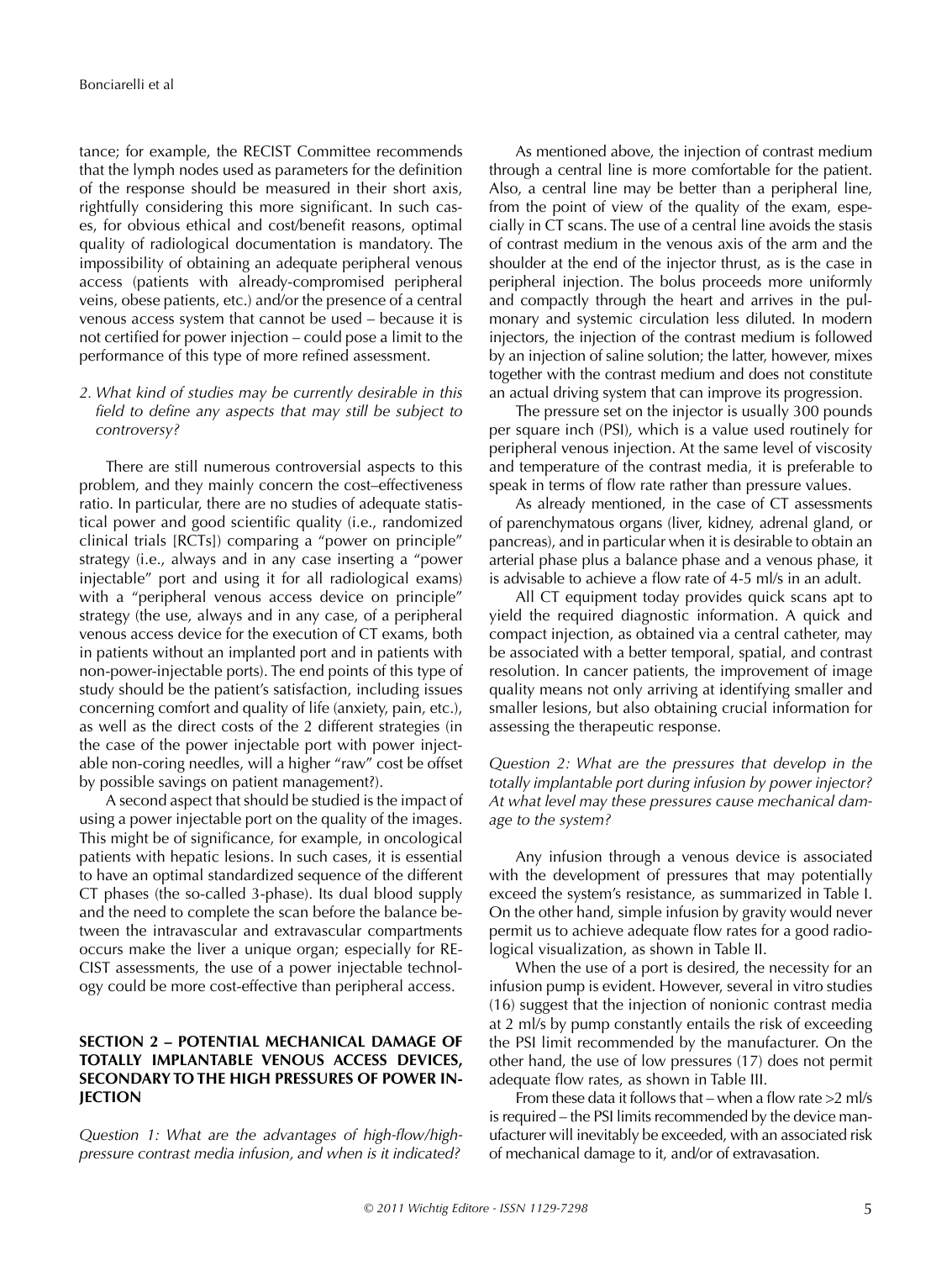Besides the already-mentioned warning of the US FDA of July 2004 (1), there are also a growing number of studies reporting that the administration of contrast media by power injector into a CVC can be performed safely, with the sole precaution of limiting the injection pressure (17- 21); this is particularly true in pediatric patients, where a smaller volume of contrast is required. It should also be pointed out that the FDA warning refers generically to any type of device (CVCs, PICCs, and ports), whereas obviously there are significant differences among the different types of access in terms of resistance to pressure damage.

In a study which is extremely detailed from the technical standpoint, carried out by a pediatric radiology unit at the Children's Memorial Hospital in Chicago (21), no complication from power injection was observed in 63 children who underwent a CT body scan; care was taken to set the injector at a pressure limit of 25 PSI (172 kPa) – i.e., the minimum for this type of injector (En Vision Medrad), in accordance with previous indications from other groups (22). The authors chose 30 kg as the cutoff body weight to apply the above protocol, since the greatest impact of power injection on the quality of the exam was observed in children with weight below 30 kg. In this study, tunneled catheters offered a better performance – in terms of contrast enhancement – than ports and PICCs.

To minimize the risks of power injection, other groups have proposed the use of manual injection (23), although, when using manual injection with small-volume syringes, there is a significant risk of generating very high pressures, the magnitude of which remains unpredictable, just as the flow rate is unpredictable. In this regard, a not-too-recent in vitro study documented that manual infusion may be associated with peak pressures higher than those reached using the power injector, at equal flow rates (24). In a pediatric

**TABLE I -** SYRINGES VOLUME AND THEIR RESISTANCE IN PSI

| 1-ml syringe                       | 120-300 PSI |
|------------------------------------|-------------|
| 5-ml syringe                       | 15-40 PSI   |
| 10-ml syringe                      | 10-20 PSI   |
| Freehand contrast media            | $>90$ PSI   |
| Contrast media with power injector | 300 PSI     |
|                                    |             |

NB: pressure usually tolerated by standard central veins: 15-25 PSI; 1 PSI  $=$  approximately 50 mm HG; PSI  $=$  pounds per square inch.

**TABLE II -** VENOUS ACCESS DEVICES AND GRAVITY FLOW

| 50-cm PICC  | $0.26$ ml/s $(20 \text{ ml/min})$ |
|-------------|-----------------------------------|
| 20-cm CVC   | $0.83$ ml/s                       |
| 20G cannula | 1 ml/s                            |
| 18G cannula | $1.75$ ml/s                       |
| 16G cannula | 3.66 ml/s $(220 \text{ ml/min})$  |
|             |                                   |

CVC = central venous catheter; PICC = peripherally inserted central catheter.

study conducted in 1,440 CT scans over a 6-year period, the use of manual contrast media injection was associated with 4 episodes of damage to the catheter (all repaired without consequences), i.e., an incidence of 0.3% (23).

An in vitro study conducted in Germany a few years ago (25) evaluated 20 different types of port, using a power injector (Stellant; Medrad, Inianola, PA, USA), through which 100 ml of contrast media (Ultravist 370; Schering, Berlin, Germany) was injected, setting a pressure limit of 325 PSI. The injection speed was increased by 2 ml/s from a starting value of 2 ml/s, up to a maximum value of 10 ml/s. Maximum injection pressure and rate were measured and recorded. An injection rate of 2 ml/s was possible in all types of port, 4 ml/s was possible with 18 ports, 6 ml/s in 13 ports, and 8 ml/s in 6 ports out of 20. At a pressure limit of 325 PSI, an injection rate of 10 ml/s was never possible, regardless of the type of port. Neither breakage, or disconnection, or extravasation episodes were observed. The authors' conclusion was that the power injection of contrast media, at a pressure limit of 325 PSI, seems to be tolerated by all of the types of venous port studied, and that most of them permit flow rates suitable for multislice CT studies, which require rapid administration of the contrast media.

A nonsponsored in vitro study conducted at the European Institute of Oncology (data not yet published) substantially confirmed the reports of the German study (25). In particular, this study was conducted by administering the most viscous contrast media on the market (Iopamiro 400; Bracco, Italy) by power injectors used for angiographic exams, and with which it was possible to vary the pressure peak limit, and assess, at the end of the injection, the actual flow rate administered compared with the value set. The results showed that none of the devices suffered any damage from injections within the pressure limits commonly used in the clinical practice of CT diagnostics (325 PSI), even if used repeatedly. No damage occurred, not even at pressures close to 400 PSI (396 PSI); the only cases of damage were detected at 432 PSI, and exclusively regarding the external connection to the non-coring needle. In this in vitro study, the authors could never reach a flow rate of 5 ml/s, even varying the peak pressures, because the gauge of the non-coring needle (20G) was the "real" obstacle against the contrast media flow.

This study focuses our attention on several relevant elements:

1) at the flow rates commonly used for CT images in on-

| <b>TABLE III -</b> VENOUS ACCESS DEVICES FLOW RATE AND RESISTANCE |
|-------------------------------------------------------------------|
|-------------------------------------------------------------------|

| Port              | if limit is $25$ PSI: $1.5$ ml/s           |
|-------------------|--------------------------------------------|
| Tunneled catheter | if limit is $25$ PSI: $2.5$ ml/s           |
| Non-tunneled CVC  | if limit is 15 PSI: $2 \text{ ml/s}$ (16G) |
|                   | 1.5 ml/sec (18G)                           |

CVC = central venous catheter; PSI = pounds per square inch.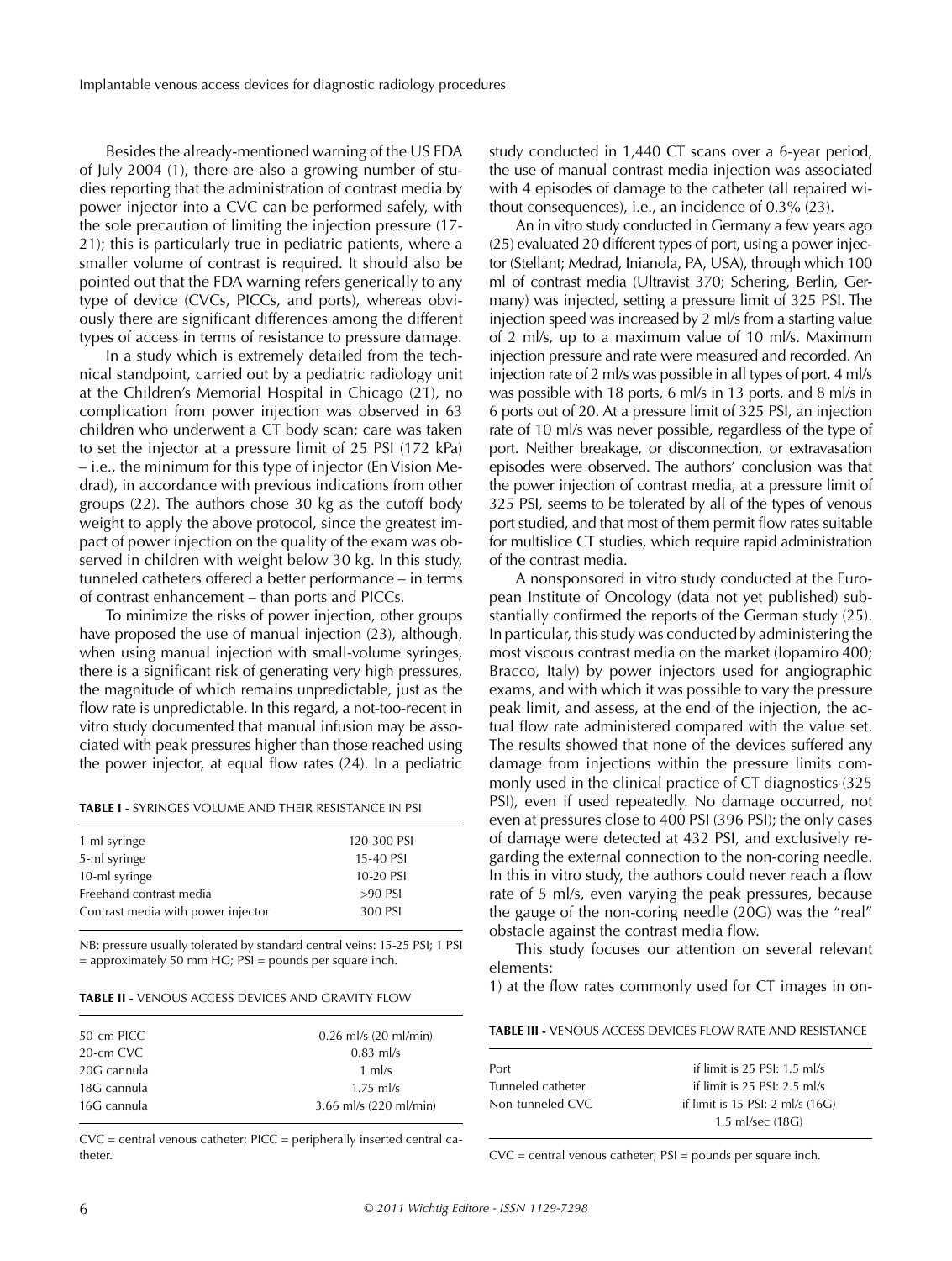cology (2.5-3.5 ml/s), even a non-power-injectable port permits the safe administration of contrast media;

- 2) among the various components of the port system, the only one actually prone to pressure damage is the external connection (the connection with the non-coring needle);
- 3) there is a constant significant difference between the set flow rate value and the value actually injected (in compliance with the pressure limits set for the injection device);
- 4) the gauge of the non-coring needle represents the real bottleneck of the system. This explains the breakage upstream of the system even at pressures exceeding the limits normally present in power injectors for CT (325 PSI).

With regards to the totally implantable venous ports, the risk of pressure damage is closely related to the dynamics of the high-flow rate infusion which takes place through the whole system.

The pressure preset on the injectors is usually 300- 325 PSI, a value established as appropriate for the injection of contrast media in a peripheral vein via a 18G short cannula connected to an extension tube of slightly more than 1 m in length; the extension tube is normally supplied by the manufacturer of the power injector, and both its strength and its flow capacity are compatible with the pressure required.

In the case of ports, the extension tube coming from the power injector is connected to a shorter tube of smaller caliber directly connected to the non-coring needle, which may be of variable caliber and length. When the internal caliber of one or more of these various components is smaller, in order to maintain an appropriate flow rate, the initial pressure generated by the power injector should be increased; nevertheless, in clinical practice, the power injector is programmed with a maximum pressure ceiling so that when the resistance of the system increases, the pressure applied is automatically reduced, and the injection proceeds at a slower flow rate. Since the injection cannot be interrupted, an increase in the resistance through the system may cause excessive pressure leading to detachment, damage, or bursting of some components of the system. Therefore, as a power injector is applied to a totally implanted venous port, it is necessary to take into account the high resistance created by the presence of the non-coring needle, which is the segment with the smallest caliber along the entire infusion line, and which acts as a bottleneck in the system. To infuse an adequate volume of contrast media at high flow (5-6 ml/s) through the entire system, the power injector must inevitably generate a very high pressure upstream of the non-coring needle (even more than 300 PSI). This explains why most of the mechanical damage created by high-pressure/high-speed infusion occurs on the infusion line upstream of the connection between the non-coring needle and the reservoir.

Typical mechanical damages includes breakage of the extension of the non-coring needle or its detachment from the needle, sudden expulsion of the non-coring needle

from the silicone septum and thus from the port chamber, and breakage of the silicone portal septum. Other possible but rare occurrences are detachment of the catheter from the port or breakage of the catheter. The more fragile the system is, even in one of its components, the lower the injection pressure at which mechanical damage may occur.

Finally, considering the high pressures generated during power injection, it is preferable to avoid any compression/ deformation of the catheter, such as may occur by the so called pinch-off of catheters inserted in the subclavian vein using the "blind" subclavian approach (i.e., without ultrasound guide). This is another reason to recommend the technique of insertion of the catheter in the internal jugular vein or – even better – any technique of ultrasound-guided insertion, either supraclavicular (internal jugular vein, innominate vein, or subclavian vein) or infraclavicular (axillary vein). This recommendation is also sometimes included in the instructions of the manufacturer for the power injectable device.

# *Question 3: What type of totally implantable venous access device can be used at high pressures?*

For a patient, having a well-designed and functional implantable venous access device is of considerable importance for various reasons, related both to chemotherapy and to infusion of contrast media. For example, when the capacity of the silicone septum to hold the non-coring needle firmly is adequate, there will be an advantage in terms of safety, since a tight connection between the needle and the reservoir reduces the risk of extravasation of the chemotherapy drug. At the same time, a tight connection between the needle and reservoir will also allow the high pressure injection of contrast media.

Focusing on the features required by a power injectable venous access system, it must be stressed that an appropriate reservoir should be coupled with a catheter of appropriate caliber, constructed of material which must be biocompatible, but also endowed with particular physical properties in terms of strength and resistance.

Furthermore, access to the port should be achieved with a non-coring needle not only of appropriate caliber and resistance, but also connected to a pressure resistant extension tube. All of these characteristics should be certified by the manufacturer, while the physician is responsible for implanting the venous access device with the appropriate technique and for verifying the proper functioning of the system, at the pressures and flow rates indicated.

Of course, the assessment of power injectability derives from in vitro tests and not from clinical experiments.

In vitro and in vivo data are often not comparable, since the mechanical and anatomical conditions – in particular for the catheter – are quite different. For example, the catheter may be compressed or significantly bent because of its anatomical location, its trajectory inside the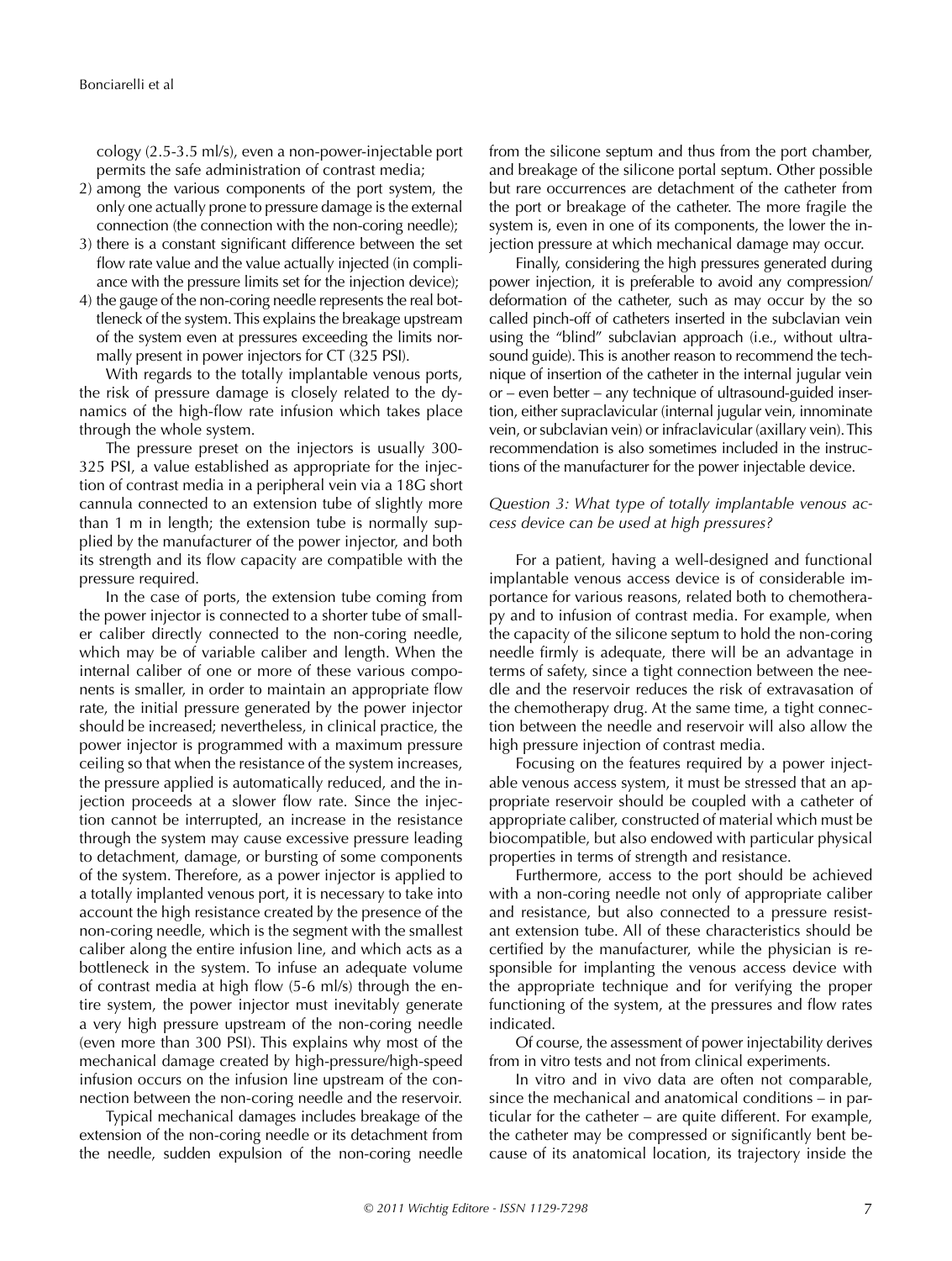vessels, the posture of the patient, and other factors.

Therefore, even using devices specifically designed for power injection, the overall clinical efficiency of the system should be verified in vivo, in the patient: the in vitro data must be implemented with the necessary adaptations for the individual patient. Each component of the system, the viscosity of the contrast media, the actual temperature during administration, the pressure value preset on the injector, the anatomical position of the catheter and its tip, etc., must be verified constantly.

In the case of ports suitable for injection at 4-5 ml/s according to the manufacturer, it is understood that the whole system (the non-coring needle with its extension and the port with its catheter) may tolerate a pressure of 300 PSI without damage. On the other hand, the use of a system not specifically indicated for power injection must be carried out under the sole and total responsibility of the operator.

Furthermore, the reservoir should not cause artifacts in the CT scans and MRI exams; the construction material should be titanium or nondeformable plastic. Of great importance is the connection between the reservoir and catheter, in terms of caliber, length, and modality of connection. Lastly, it is necessary to consider the characteristics of the catheter itself (external caliber, internal caliber, and actual length in vivo). With regard to the material of the catheter, the fourth-generation polyurethanes seem to have the appropriate combination of good biocompatibility, high mechanical strength, and relative resistance to bacterial colonization.

#### FINAL RECOMMENDATIONS

#### *1. How to prevent mechanical damage from power injection?*

Mechanical damage can be effectively prevented using devices characterized by specific features of design and construction which make them safe for power injection. The manufacturer indication that a totally implantable central venous port is safe for power injection is to be considered an essential requirement when high-flow contrast media infusion is indicated. Since the power injectability of the device is normally tested in vitro, the manufacturer's data should be coupled with the actual clinical data (implantation technique, type of contrast media, temperature of injection, needle used to access the system, etc.). All the components of the system should be power injectable (including the non-coring needle and its extension tube).

Before the actual pressure injection, it is also recommended to check the anatomical location of the catheter and its tip (utilizing the so-called frontal scout view), to rule out malpositions, kinking, or other abnormalities which may

affect the flow rate and hinder the power injection. The device must be checked for patency (infusion and withdrawal function) prior to connection to the power injection.

Finally, it is recommended that the venous access port and the other components (non-coring needle, etc.) suitable for power injection should be easily recognizable (with clinical and/or radiological methods: color code of the external components, structural features of the reservoir, etc.), even in absence of the paper documentation.

# *2. What studies may be currently desirable in this field to define any aspects that may still be subject to controversy?*

At present, the clinical studies on the actual safety and cost-effectiveness of contrast media injection for CT through central lines are not satisfactory from the point of view of statistical power. For example, there are sporadic clinical reports confirming the safety of rapid injection (over 3 ml/s) into the superior vena cava or the right atrium, but no perspective controlled studies.

Furthermore, clinical studies investigating the possible correlation between power injectable port and venous thrombosis are needed. In fact, the use of power injectable ports implies the adoption of catheters made of particularly rigid material (ultra-strong polyurethane), of a caliber larger than usual (8 French), and thus introducers and dilators larger and more traumatic than usual. All of these factors may theoretically be associated with an increased risk of catheter-related venous thrombosis.

# **SECTION 3 – OTHER POTENTIAL COMPLICATIONS DERIVED FROM THE USE OF TOTALLY IMPLANTABLE SYSTEMS IN RADIODIAGNOSTICS**

Apart from the pressure-related mechanical complications we have discussed above, there are other complications potentially associated with the use of ports in radiodiagnostics: occlusion of the system, infection, and extravasation.

These iatrogenic complications are secondary to an inappropriate handling of the device by the radiologist or by the radiology nurse, because in many countries the radiology technician is NOT authorized to position or use a venous access device.

## *Question 1: What is the risk of obstruction of the system after the use of a contrast media, and what does it depend on?*

The obstruction of the totally implantable system – whether partial or complete – may be due to factors extrinsic to the device or, in contrast, to intraluminal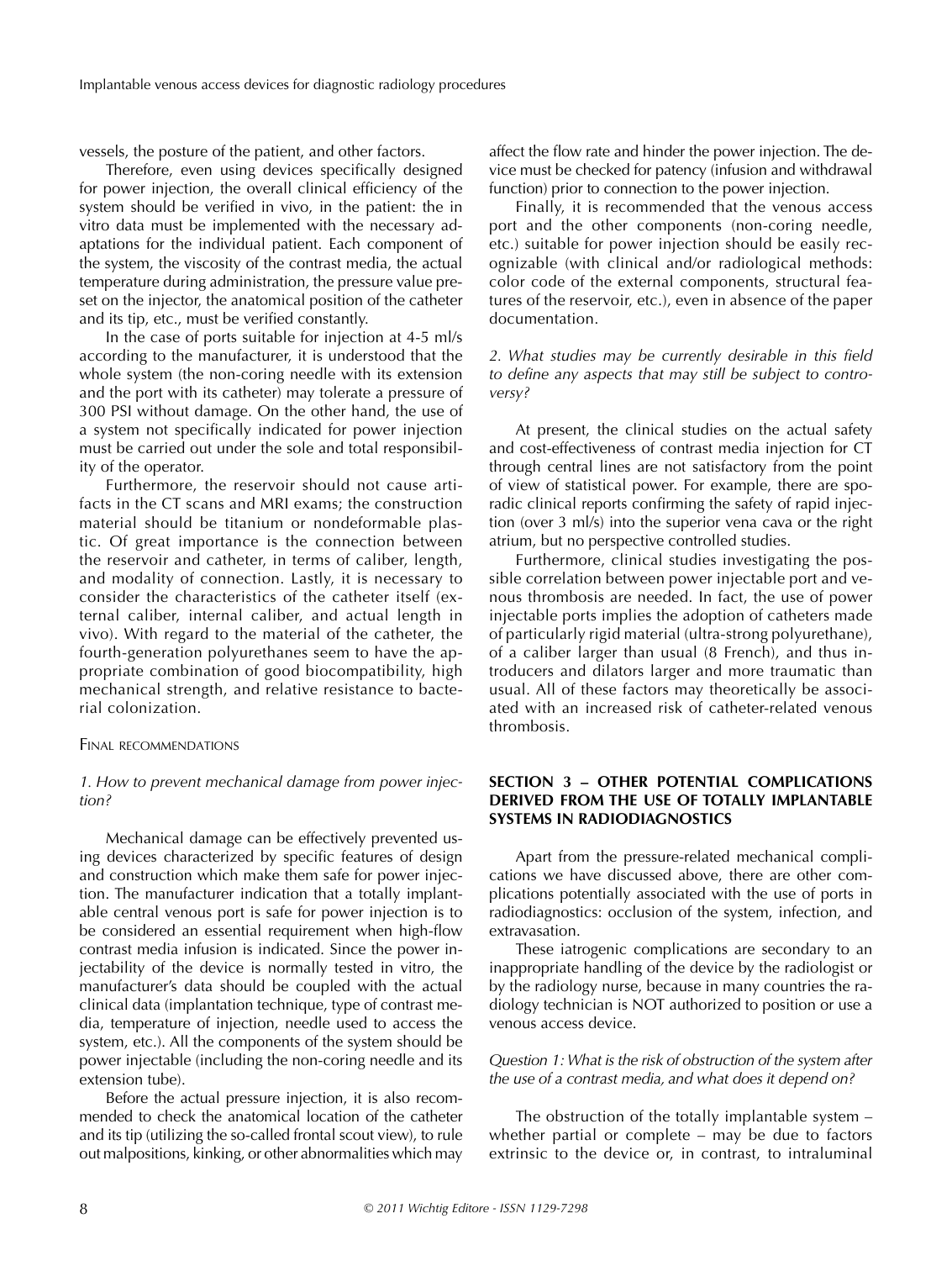factors. Examples of obstructions secondary to extrinsic factors are kinking of the catheter, the pinch-off syndrome (i.e., pinching of the catheter in its extravascular passage between the clavicle and the first rib), malposition of the catheter tip (e.g., tip erroneously positioned into a small vessel), or catheter tip trapped in a fibrin sleeve or in a venous thrombus caused by the catheter itself. Many of these causes are due to errors during the implantation of the device. The most common errors are (a) "blind" puncture of the subclavian vein using a subclavian approach (a practice that is now widely discouraged by international guidelines), resulting in pinch-off syndrome, and (b) the lack of intraoperative and/or postoperative control of the precise location of the catheter tip, whose ideal position is in the area between the lower third of the superior vena cava and the upper third of the right atrium (catheters whose tip have not been situated in that area are characterized by a higher risk of malfunction) (26, 27).

Nevertheless, even if positioned according to the recommendations of the international guidelines, proper functioning of a totally implantable system requires proper catheter maintenance.

The washing ("flush") of the system is to be carried out exclusively with saline solution, using a handheld 10-ml syringe ("active" flush), if possible using the "push-pause" (also called "start and stop") technique. The "standard" flush (10 ml of saline solution) is used in the following situations: at the start of use, before each infusion through the system, between the infusion of different products, and at the end of the use of the system. A special flush (20 ml of saline solution) is carried out after drawing blood and after the infusion of blood or blood products, or particularly viscous solutions (the infusion of a contrast medium falls into this category).

The lock of the system is carried out – depending on the type of port and type of protocol adopted – with saline solution or heparin solution (or any other solution with an anticoagulant and/or antibacterial property – e.g., citrate and/or taurolidine): the lock solution is injected into the system, in a volume equal to the double of the dead space of the device, at the end of the use of the system, immediately after a final saline flush. The lock of the system is preferably done using the "positive pressure" method (i.e., if the non-coring needle is left in place, "clamp as you infuse"; if the non-coring needle has to be removed, "remove as you infuse")  $(5, 28, 29)$ .

Each access to a totally implantable system should be performed by medical nursing personnel who possess the basic knowledge needed for proper maintenance of the system. Use by personnel who have not received specific training will inevitably increase the risk of complications. In particular, the risk of obstruction of the implantable system after administration of contrast media may be particularly high, considering

the viscosity of the infusate. It is recommended that the level of skill in the use of implanted venous ports in radiology departments should be as high as in oncology departments.

The risk of obstruction from contrast is due to various factors:

- 1) the viscosity of the contrast media itself;
- 2) the diameter and length of the catheter;
- 3) the patency of the whole implantable system which, if impaired, causes a further slowdown of the flow;
- 4) the effectiveness of the flushing of the device before and after its use for administration of contrast media.

Viscosity is a measurement of the flow resistance of a liquid and is expressed in centipoises (cps). The viscosity of iodinated contrast media depends on the iodine concentration, the size of the molecules, and the temperature, and normally lies between 1.4 and 26.6 cps. Low-osmolarity contrast media are more viscous than high-osmolarity ones. The viscosity of the iodinated contrast medium is partially responsible for the discomfort felt during its injection.

Some iodinated contrast are liposoluble, with the iodine bonded to vegetable oil unsaturated fatty.

The great majority of iodine-based contrast media are hydrosoluble and can be injected into the bloodstream and into natural cavities. Their range of use is vast: from the morphological and functional study of the biliary and urinary tracts, to opacification of heart, vessels and cavities, arthrography, myelography, etc. (Tab. IV). The contrast media used for MRI are particularly viscous and hyperosmolar (Tab. V).

Thus, the risk of catheter obstruction from contrast media is particularly relevant for high-osmolarity and high-viscosity media.

# *Question 2: What is the risk of infection of the system after use of contrast media, and what does it depend on?*

The use of ports is generally associated with a minimal infection risk (0.1 infections/1,000 days), especially if used by skilled staff (e.g., in the oncology units); the risk, however, may increase proportionally to the lack of specific expertise among the staff (e.g., use in the operating room, emergency department, or radiology facility).

Infection is triggered by contamination, which may occur extraluminally (e.g., due to errors in non-coring needle insertion, failure to use sterile gloves in a sterile way, absent or poor skin antisepsis prior to puncture) or intraluminally (contamination of the infusate while using the non-coring needle, failure in the use of sterile gloves in a sterile way, failure to disinfect the needle-free connector enough, lack of asepsis in handling the syringes and infusion ports).

There is no evidence of increased incidence of catheter-related blood stream infections when the port is used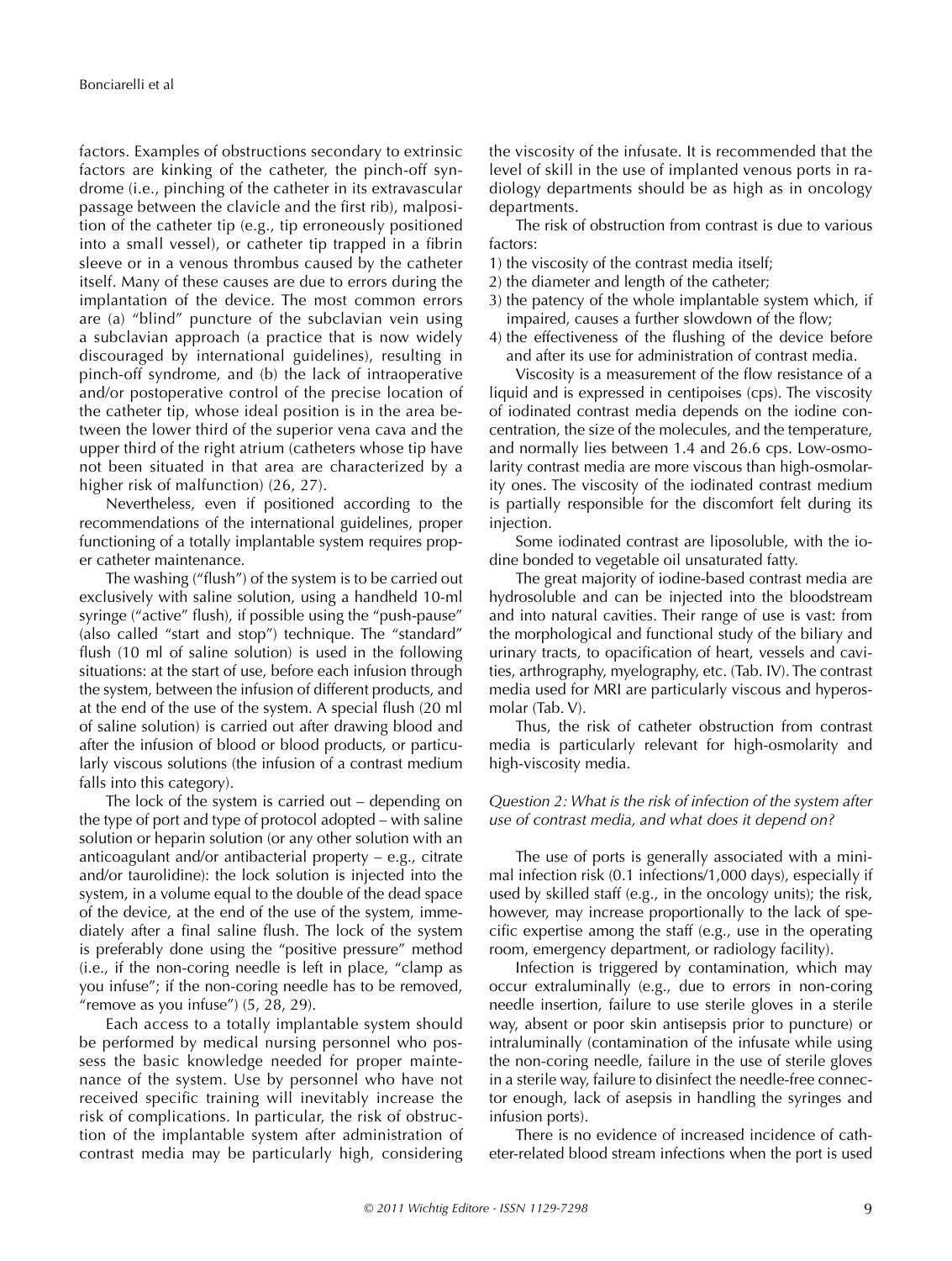for power injection, and it is not known whether the infection risk may be increased in the radiology suite.

In practice, a central role is played by the training of the radiology department nursing and/or medical staff in charge of using totally implantable systems. In this sense, an important element to be considered is the turnover of the staff involved in accessing ports, as well as the size of the hospital. In small hospitals this problem is less obvious, but in larger ones where the turnover rate is much higher, the need to train new personnel may pose difficult challenges.

## *Question 3: What is the risk of extravasation of contrast media, and what does it depend on?*

It is not easy to estimate the incidence of contrast media extravasation. Many events often remain undiagnosed and unreported: therefore the overall incidence is underestimated. In some cases, only local pain may lead to a late diagnosis of extravasation (30).

Extravasation of injected contrast media is fortunately a rare event, considering the large number of venous lines in use and the wide use of contrast imaging. Nevertheless this small number is anything but negligible. The incidence of contrast media extravasation varies depending on type of radiological investigation, but its incidence during CT scans has increased considerably since the late 1990s, probably because of the increase in both the number of scans done and the use of automatic injectors. Miles et al observed an incidence of 0.2% in a series of 5,280 injections with an automatic injector; even at low

#### **TABLE IV -** CHARACTERISTICS OF CONTRAST MEDIA

| <b>Characteristics of</b><br>contrast medium |                                                                                              |
|----------------------------------------------|----------------------------------------------------------------------------------------------|
| lonic activity                               | lonic contrast                                                                               |
|                                              | Non-jonic contrast                                                                           |
| Osmolarity                                   | High-osmolarity contrast: 1,200-2,400 mOsm/L                                                 |
|                                              | Low-osmolarity contrast: 290-890 mOsm/L                                                      |
| Viscosity                                    | Between 5 and 25 cps (max for gadolinium)<br>(water = 1; $b$ lood = 3-4; mineral oils 20-70) |

#### **TABLE V -** CONTRAST MEDIA AND THEIR OSMOLARITY

| All hyperosmolar                                         | Magnevist – 1,960 mOsm/L  |
|----------------------------------------------------------|---------------------------|
|                                                          | Omniscan – 789 mOsm/L     |
|                                                          | Optimark – 1,110 mOsm/L   |
|                                                          | Prohance – 630 m $Osm/L$  |
|                                                          | Multihance - 1,970 mOsm/L |
| All viscous (between 2 and 5 cps<br>at room temperature) |                           |
|                                                          |                           |

flow rates (1-2 ml/s), an incidence of 0.14% was reported (31). This means that there are somewhere between 9,000 and 235,000 extravasation events occurring each year in United States as a complication of contrast media injections during CT scans.

Extravasation, also, must be interpreted as a complication that is always and exclusively iatrogenic. It is often secondary to a primary malposition of the non-coring needle (false perception of the positioning of the tip of the non-coring needle in the port chamber while it is still in the subcutaneous tissue) or even to a secondary malposition (i.e., dislocation of the non-coring needle from the reservoir due to inappropriate stabilization or movement of the needle during administration of the contrast medium).

Among the possible mechanisms of extravasation are

- Difficulty in puncturing the reservoir, secondary to an erroneous site of implantation (too deep) and/or to a lack of specific know-how of the radiologist or radiology nurse who is inserting the non-coring needle;
- Use of an inappropriate non-coring needle (e.g., too short or too long);
- Lack of stabilization of the non-coring needle with a transparent dressing (as recommended by the RCN guidelines).

The effects of contrast media extravasation are sometimes dramatic and may lead to serious local chemical inflammation, leading to skin and subcutaneous tissue necrosis of varying degree. Tissue necrosis may cause long-lasting lesions that are difficult to treat, associated with high costs, have a huge negative impact on the patient's quality of life, and involve significant risk of medicolegal suits (32).

Also according to Cohan, the following factors can increase the extravasation risk and their consequences:

- Noncommunicative patients
	- $\bullet$  Elderly
	- Babies and children
	- State of unconsciousness
- Patients who are severely debilitated or chronically ill
	- Those with marked weight loss or diffuse metastatic disease
- Preexisting vascular damage
	- Diabetic disease with vascular lesions
	- Connective tissue diseases (e.g., Raynaud phenomena, etc.)
	- Thrombosis or venous insufficiency
	- Tourniquets
	- Previous radiotherapy to the limb to be cannulated
	- Ipsilateral regional lymph node dissection
- Multiple punctures in the same vein
- Injections on the back of the hand, foot, or ankle
- Use of indwelling peripheral catheters (Midline)
- Injections through metal needles instead of plastic catheters (33).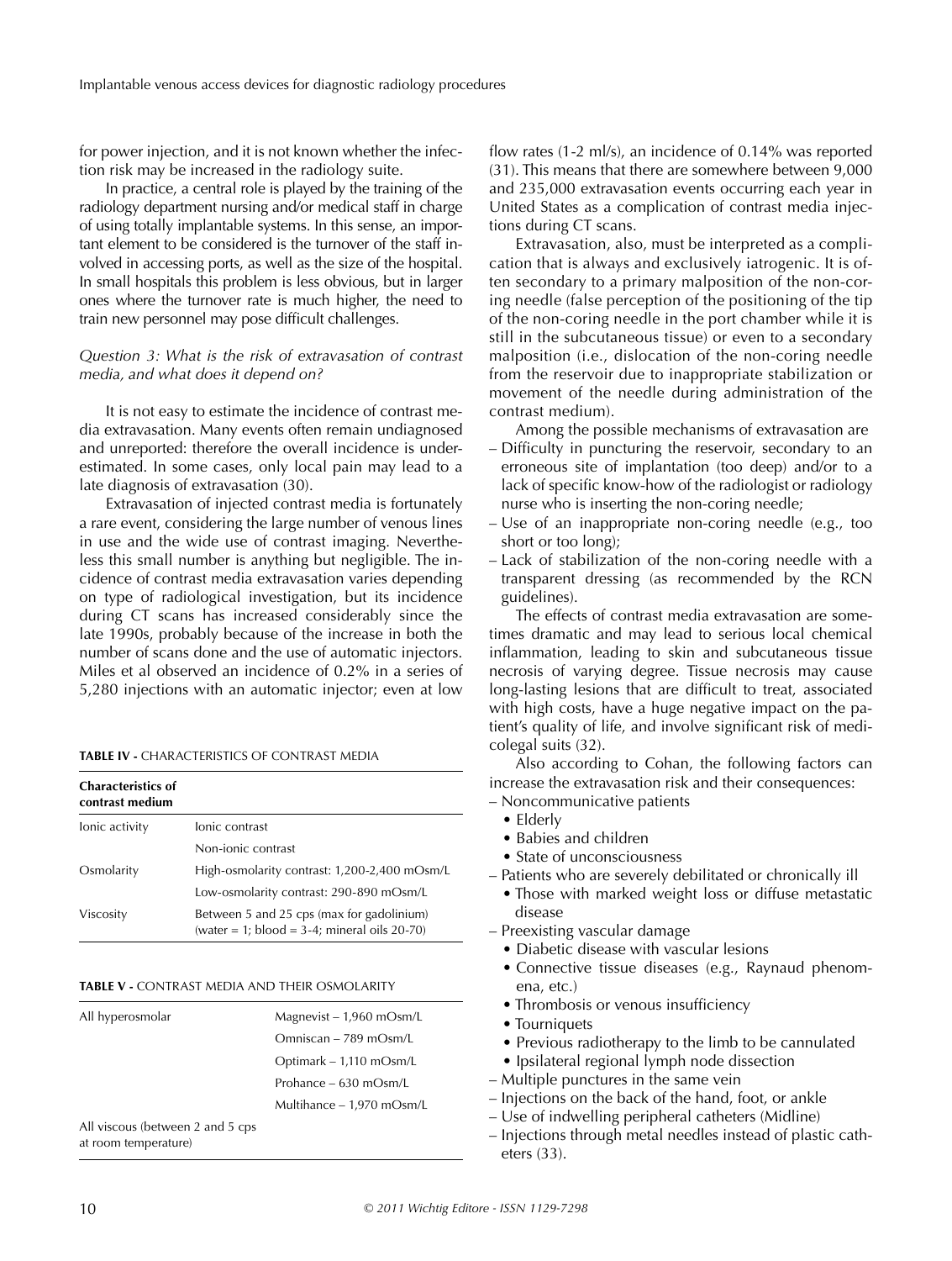FINAL RECOMMENDATIONS

*1. How to prevent complications?*

With regard to the *prevention of infectious complications*, there are numerous international guidelines:

- RCN 2010 (Royal College of Nurses, UK)  $(5)$ ;
- INS 2006 (Infusion Nursing Society, USA) (6);
- EPIC 2007 (Evidence-based Practice in Infection Control, UK) (28);
- ESPEN 2009 (29);
- BCSH 2006 (British Committee for Standards in Hematology, UK) (34);
- SHEA/IDSA 2008  $(35)$ ;
- CDC Atlanta 2002 (Centers for Disease Control, USA) (36).

All of these guidelines suggest the following essential elements for the prevention of infections of ports used in radiodiagnostics:

- Operator education (medical, nursing, and technical staff) (cf. EPIC 2007: "Healthcare workers caring for a patient with a central venous access device should be trained and assessed as competent in using and consistently adhering to the infection prevention practices described in this guideline." (28));
- Washing of hands + sterile gloves;
- Appropriate skin asepsis, if possible with chlorhexidine 2% in isopropyl alcohol 70% solution (waiting time for effectiveness: 30 seconds);
- Correct insertion technique for non-coring needle • Sterile gloves!!!
- Correct running of the infusion line

• Sterile gloves; disinfection of the needle-free connectors before their use;

– Drafting of local recommendations for the prevention of infections associated with the use of CVCs/ports in radiodiagnostics (37).

Before proceeding with the power injection, it is always necessary to verify the *patency of the line*, controlling the blood return (also recommended by the INS 2006 and RCN 2005 standards), flushing the port with 10 ml of saline solution, and making sure the intravenous fluid can infuse freely. In the event the patency is not certain, it is necessary to follow the local protocol for the diagnosis and treatment of the obstructed system (38). In any case, it is advisable to never proceed with the power injection if the patency and correct positioning of the system have not been confirmed.

As for obstructions caused by pinch-off, these can be prevented by implanting the catheter under ultrasound guidance, or by avoiding the infraclavicular subclavian puncture as is now recommended by all international guidelines. The user's instructions provided by port manufacturers also usually give instructions on how to flush the implantable system in situ.

With regard to *the extravasation of contrast media*, prevention is based on a single important rule: it is advisable to entrust the positioning and stabilization of the noncoring needle exclusively to medical or nursing personnel specifically trained in the procedure. Adequately trained staff will know how to adopt the following precautions:

- Use a sufficiently long non-coring needle to sufficiently access the reservoir;
- Make sure the reservoir is positioned correctly (adequately stable and sufficiently superficial to be easily palpable);
- Once the reservoir is punctured, make sure there is a blood return through the non-coring needle and that the flush solution can be infused freely;
- Secure the non-coring needle in the appropriate way (the RCN 2005 standards recommend stabilizing with transparent semipermeable polyurethane dressings);
- Monitor for any effects of the power injection on the stability of the non-coring needle inside the reservoir septum.

In conclusion, the prevention of any complication secondary to the use of a port in radiology includes the adoption of systematic protocols for interventions: specific evidence-based recommendations are already available in the literature, both for infection and occlusion, as well as for extravasation. Treatment protocols are well defined for infection and occlusion and somehow less empiric evidence exists for extravasation.

It is highly recommended that all radiological units using contrast infusion through venous ports should adopt specific prevention protocols (or "bundles"), and should implement an educational strategy including training courses for the health care personnel working with venous access devices.

# *2. What studies may be currently desirable in this field to define any aspects that may still be subject to controversy?*

At present, there are no studies on the actual possibility of obtaining a good nursing level for handling of these devices during their use in radiodiagnostics. Although strongly suggested by common sense, it would in any case be advisable to document, with specific clinical studies, the association between the level of training of the health care workers in charge of the use of ports in radiodiagnostics and the rate of complications caused by faulty handling. Furthermore, it is advisable to assess this problem in terms of cost-effectiveness, weighing on the one hand the advantages of the use of the port over other venous access devices suitable for high-pressure contrast media infusion (peripheral venous cannula) and, on the other hand, the economic and logistic costs of the specific training of radiologists and radiology nurses in the use of the ports.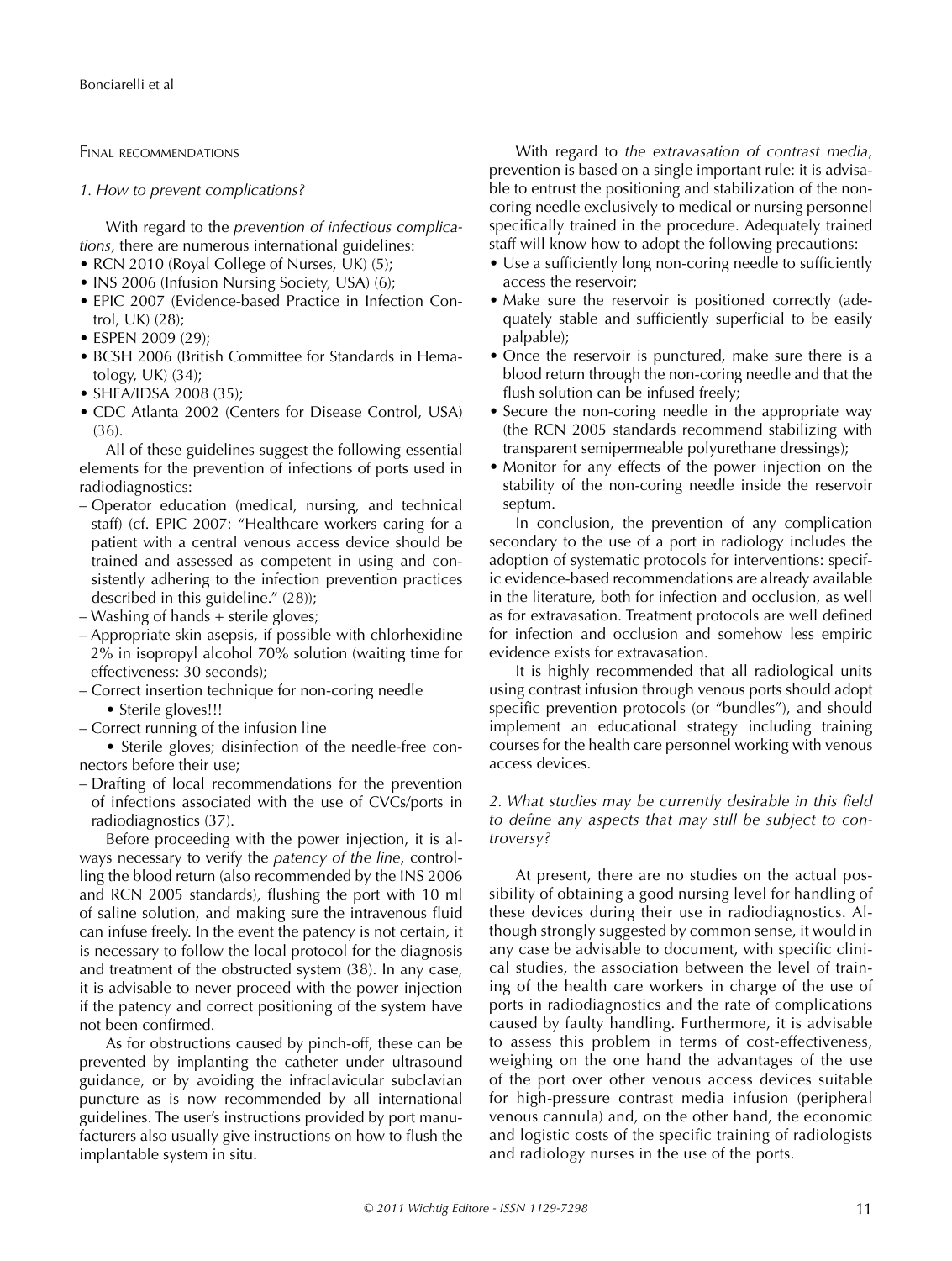In other words:

- a) the positioning of a peripheral venous cannula is feasible in 99% of cases (specially when ultrasound guidance is available: it is a low-cost maneuver, which – in the most difficult cases – could be performed by a PICC/ CVC team already active in the hospital);
- b) the complications secondary to faulty use of the port (infection, obstruction, and extravasation) are expensive and potentially associated with the need to remove the device; to minimize such complications, specific training of all radiology personnel is necessary, something that is inexpensive and feasible in small centers, but costly and difficult in large hospitals.

Therefore the solution does not appear simple, nor automatically applicable to all hospital situations. Hopefully, future studies should consider these practical aspects, and should define local strategies based on 6 cornerstones:

- Patient safety;
- Minimization/elimination of complications;
- Cost-effectiveness;
- Best clinical outcome with minimum risk;
- Structure efficiency;
- Maximum economic yield with minimum use of resources.

# **SUMMARY OF THE RECOMMENDATIONS**

*Recommendations about the choice of a power injectable port vs. a standard port*

- 1) Mechanical damage secondary to high pressure injection of contrast media into venous access ports can be effectively prevented using devices characterized by specific features of design and construction which make them safe for power injection (so-called power injectable ports).
- 2) The use for radiodiagnostic purposes of the same port previously inserted for chemotherapy (if the port is power injectable) may be associated with some advantages for the patient, since it avoids the insertion of an additional peripheral line.
- 3) In clinical oncological studies in which the evaluation of the response is made on the basis of RECIST criteria, an optimal radiological assessment is of paramount importance: in these cases, a CT scan performed via a central venous line (such as a power injectable port) may yield a specific advantage in terms of image quality versus a scan performed via a peripheral line.

#### *Future studies suggested in this area*

– Studies of adequate statistical power and good scientific quality comparing a "power on principle" strategy (i.e., always and in any case inserting a power injectable port and using it for all radiological exams) vs. a "peripheral venous access device on principle" strategy (the use, always and in any case, of a peripheral venous access device for the execution of CT exams, both in patients without an implanted port and in patients with non-power-injectable ports). The end points of this type of study should be patient's satisfaction, including issues concerning comfort and quality of life (anxiety, pain, etc.), as well as the direct costs of the two different strategies (in the case of the power injectable port with power injectable non-coring needles, will a higher "raw" cost be offset by possible savings on patient management?).

– Radiological studies investigating the impact of using a power injectable port on the quality of the images, particularly when studying the abdominal parenchymal organs by CT scan.

*Recommendations for the safe and appropriate use of a power injectable port in radiodiagnostics*

1) Identification of the power injectable device:

- Before using a port for radiodiagnostic purposes, the physician and/or the nurse should assess the specific constructive features of the device (as documented for FDA approval or for CE mark), so as to be certain that the port is power injectable;
- Not only the port, but all of the components of the central venous system (including external connectors, noncoring needles, etc.) should be power injectable;
- The power injectable port as well as the other power injectable components (connectors, non-coring needle, etc.) should be easily recognizable.
- 2) Prevention of complications:
- Before using the system, a scout view is mandatory, so as to rule out malpositions, kinking, or other abnormalities in the central line;
- If the catheter of the port has been inserted via an infraclavicular approach, the health operators should check that the catheter has been inserted by ultrasound venipuncture, so as to exclude any potential risk of pinch-off;
- The patency of the system should be checked prior to connection to the power injector;
- Positioning and stabilization of the non-coring needle should be performed exclusively by medical or nursing personnel specifically trained in this procedure;
- When flushing the venous line, the user's instructions provided by port manufacturers should be followed.

3) Education and training:

– To minimize the risk of infection, needle dislocation, catheter occlusion, etc., the average level of skills in the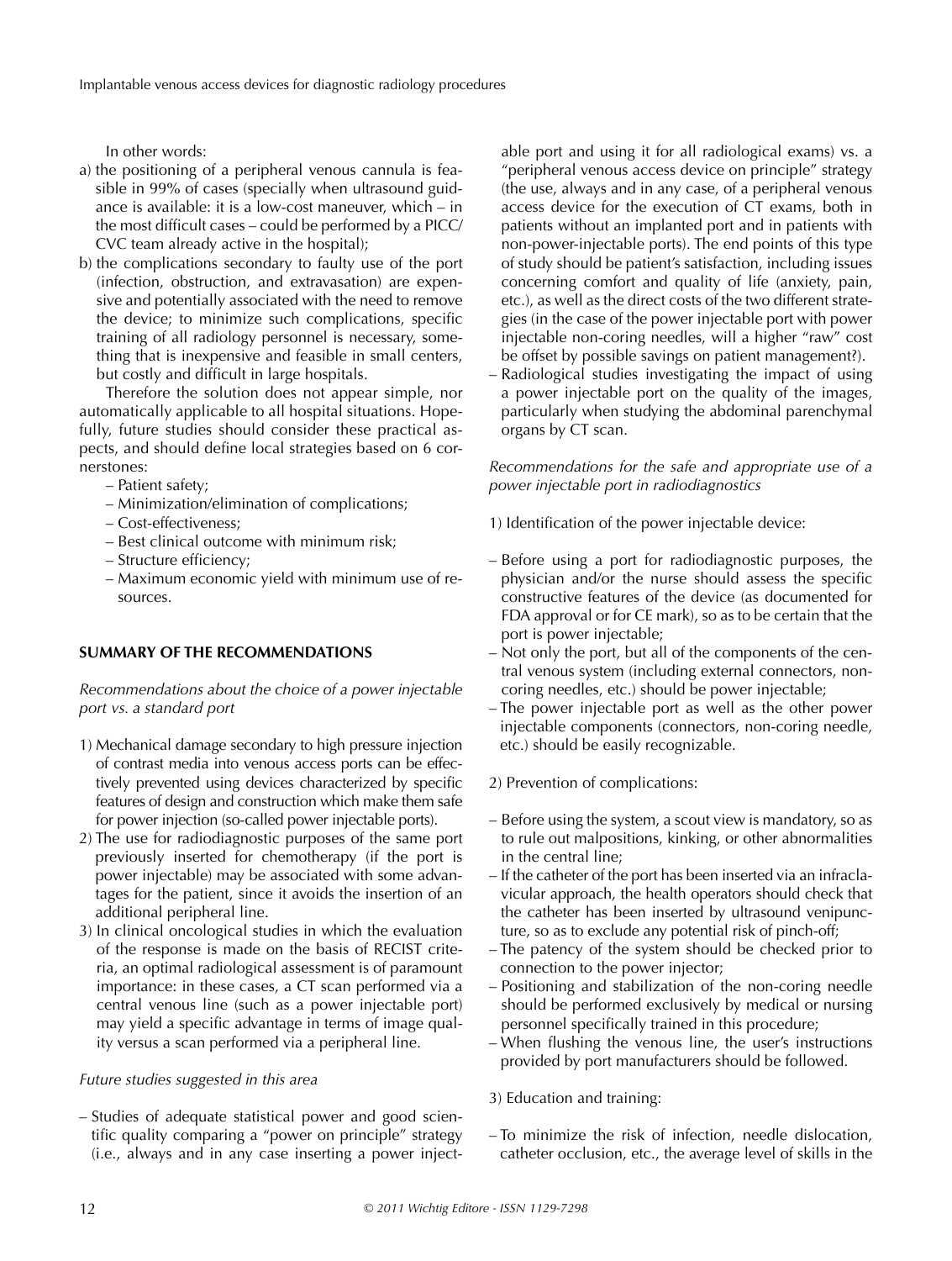use of implanted venous ports in radiology departments should be as high as that in oncology departments;

- When using a port for contrast medium injection, systematic protocols of interventions for early detection and early management of potential complications should be adopted in the radiological suite;
- All radiological units using contrast infusion through venous ports should adopt specific protocols (or "bundles") for prevention of infective and mechanical complications, and should implement an educational strategy including training courses for the health care personnel working with venous access devices.

# **FUTURE STUDIES SUGGESTED IN THIS AREA**

Clinical studies investigating the possible association between power injectable port and risk of catheter-related venous thrombosis (considering that the catheter connected to power injectable ports is of large caliber and made of rigid polyurethane).

Studies of the cost-effectiveness of using a venous port for high-pressure contrast media infusion versus other venous access devices (peripheral venous cannula), considering also the economic and logistic costs of the specific training of radiologists and radiology nurses.

# Specific clinical studies apt to document the association between the level of training of the health care workers in charge of the use of ports in radiodiagnostics and the rate of complications caused by faulty handling.

# **FINAL COMMENT**

It is recommended that all future studies defining local strategies for optimal use of ports in radiodiagnostics should focus on the following end points: patient safety (minimization/elimination of complications), cost-effectiveness (best clinical outcome with minimal risk and minimal costs), and efficiency (maximal economic yield with minimal use of resources).

**Conflict of interest:** None.

Address for correspondence: Dr. Enrico de Lutio Via P. Carleni 2 05022 Amelia (TR) Italy enrico.delutio@googlemail.com

# **REFERENCES**

- 1. FDA 2004 Center for Devices and Radiological Health. Reminders from FDA regarding ruptured vascular access devices from power injection, July 7 – 2004. Available at: www.fda.gov/cdrh/medicaldevicesafety/tipsarticles/ reminder-rvad.html. Accessed December 9, 1010.
- 2. Eakle M, Lange S. Device safety: power injectors put I.V. lines under pressure. Available at: www.fda.gov/cdrh/ medicaldevicesafety/tipsarticles/reminder-rvad.html. Accessed December 9, 2010.
- 3. Eakle M, Lange S. A high-pressure situation: conventional I.V. sets can burst when used with CT contrast injectors. Health Devices 2004; 33: 100-2.
- 4. ACR. Manual on contrast. 5th ed. Reston, VA: American College of Radiology, 2004.
- 5. RCN. Royal College of Nursing IV Therapy Forum. Standards for infusion therapy. The RCN IV Therapy Forum. 3rd ed. London, UK: Royal College of Nursing, 2010.
- 6. Infusion Nurses Society. Infusion nursing standards of practice. J Infus Nurs 2006; 29 (Suppl): S1-92.
- 7. Maki DG. The promise of novel technology for prevention of intravascular device-related bloodstream infection [oral

presentation]. NAVAN Conference, San Diego, CA, 2002.

- 8. McCloskey D. Reflux in venous access devices a manageable problem [oral presentation]. NAVAN Conference, San Diego, CA, 2002.
- 9. London Standing Committee. Standards of care for external central venous catheters in adults. London, UK: Standing Conference, 2002.
- 10. Bow EJ, Kilpatrick MG, Clinch JJ. Totally implantable venous access ports systems for patients receiving chemotherapy for solid tissue malignancies: a randomized controlled clinical trial examining the safety, efficacy, costs, and impact on quality of life. J Clin Oncol 1999; 17: 1267.
- 11. Biffi R, Pozzi S, Pace U, et al. Is there a real advantage in utilizing central venous ports in oncology surgery? An analysis of the cost-effectiveness ratio. Tumori 2001; 87: S74-5.
- 12. Biffi R, de Braud F, Orsi F, et al. Totally implantable central venous access ports for long-term chemotherapy: a prospective study analyzing complications and costs of 333 devices with a minimum follow-up of 180 days. Ann Oncol 1998; 9: 767-73.
- 13. Chenecky C. Satisfaction versus dissatisfaction with venous access devices in outpatient oncology: a pilot study. Oncol Nurs Forum 2001; 28: 1613-6.